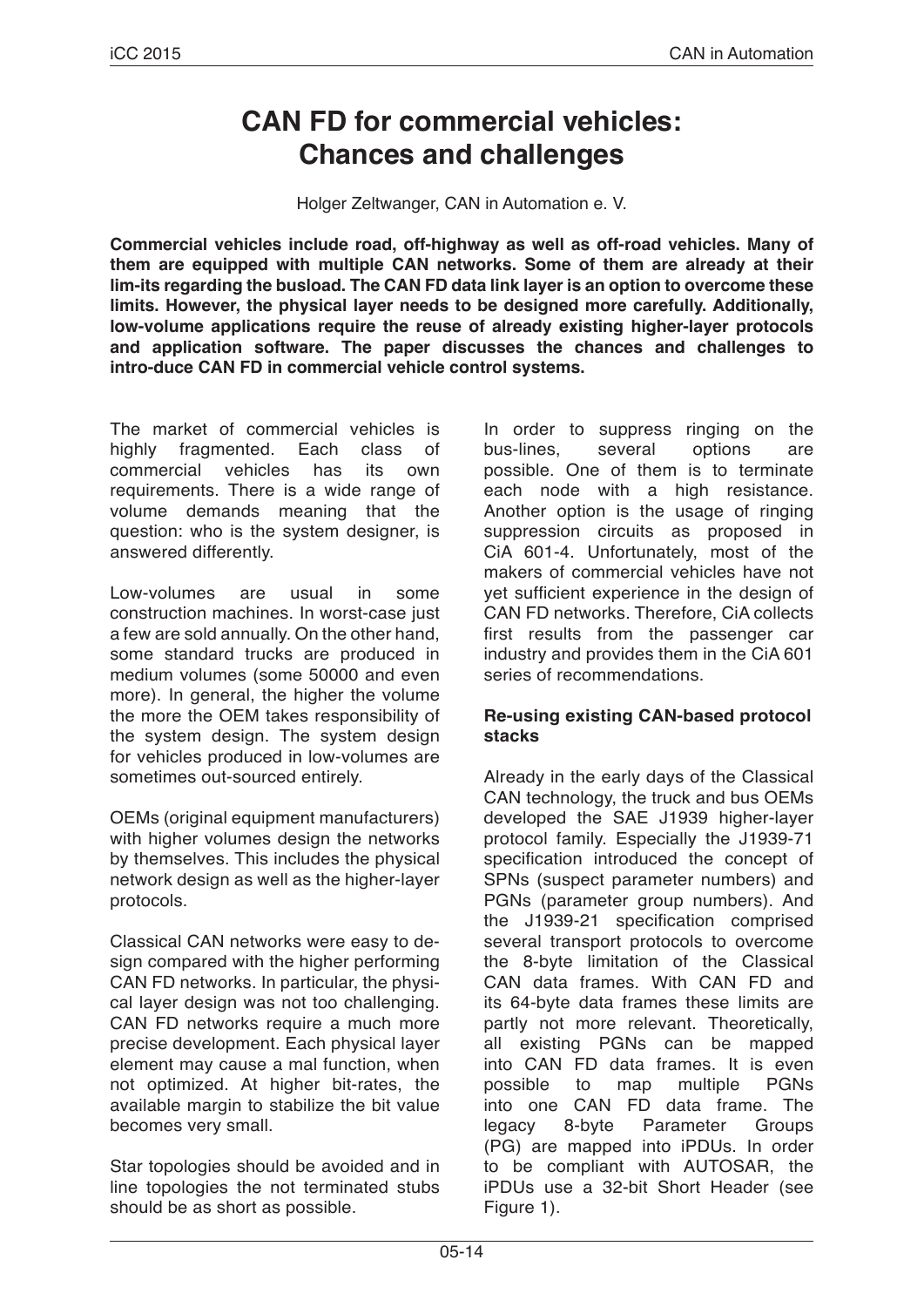|       | CAN-ID                          |          |                    | Data field (up to 64 byte) |                  |          |                   |                    |                                  |  |
|-------|---------------------------------|----------|--------------------|----------------------------|------------------|----------|-------------------|--------------------|----------------------------------|--|
|       | 8-bit SA<br>plus 3 or<br>21 bit |          |                    | PDU                        |                  |          |                   |                    | Padding                          |  |
| PDU   |                                 |          | i-PDU <sub>1</sub> | i-PDU <sub>2</sub>         |                  | $\cdots$ | iPDU <sub>n</sub> |                    | byte(s)                          |  |
|       |                                 |          |                    |                            |                  |          |                   |                    |                                  |  |
|       | i-PDU short header              |          |                    |                            |                  |          |                   | J1939              |                                  |  |
| i-PDU |                                 |          |                    | 24-bit ID                  |                  |          | Pay-              | PG.<br>(pay-       | (Safety/<br>security)<br>trailer |  |
|       | r                               | ᄅ        | Data<br>page       | <b>PDU</b><br>format       | Group<br>ext./DA |          | load<br>length    |                    |                                  |  |
|       | 4<br>bit                        | 2<br>bit | 2 bit              | 8 bit                      | 8 bit            | 8 bit    |                   | 2 to<br>480<br>bit | 0 or 32<br>or 64 bit             |  |

FD base frame format (FBFF) or FD extended frame format format (FEFF)

KEY DA (destination address); ID (identifier) PDU (protocol data unit); PG (parameter group); SA (source address) TL (trailer length)

*Figure 1: Proposed mapping of Parameter Groups into CAN FD data frames*

The header comprises the PDU format information and the Group Extension/ Destination Address as known from the SAE J1939-21. The Source Address is part of the CAN-ID. This means, each ECU uses the same CAN-ID for all messages to be transmitted. The receiving nodes need to evaluate each iPDU to interpret the value.

In order to be more flexible regarding the PG length is not limited to 8 byte. The length may vary between 2 bit and 480 bit. Of course, the length must be given in the iPDU Short Header. Due to future safety and security requirements, the proposal introduces an optional 32-bit or 64-bit trailer. Information about the trailer length is also given in the Short Header. There are four reserved bits for future protocol extensions. One bit should be used as an escape bit to migrate to alternative protocol definitions.

Using current PGN definitions, you can map up to six PGs into one CAN FD data frame, when not using the safety/security trailer. Of course, due to the data field size steps, it is necessary to add padding bytes. The content of them have not been specified yet. They should contain bit pattern, which don't cause stuff-bits. Additional stuff-bits would decrease the protocol efficiency.

If you like to down- or upload larger data packages, it is recommended to use the transport protocol as defined in ISO 15765-2. This protocol is widely used in passenger cars and in European trucks and buses for downloading software as well as for diagnostic purposes.

The Source Address is part of the CAN-ID. It is not yet decided how to use the remaining three respectively 21 ID bits. They may remain manufacturer-specific.

# **CANopen FD in the pipeline**

CANopen networks are used in some commercial vehicles for the more machineoriented applications. In particular, body builders rely on the flexible communication services of CANopen. For refuse collecting vehicles, the CiA 422 CANopen application profile is well established. Also many truck-mounted cranes use CANopen as an embedded network. Some of these body applications are connected to the in-vehicle networks by means of a gateway. Iveco provides for its trucks a standardized CiA 413 compatible gateway, which links CANopen and J1939.

Also in these body applications increasingly more bandwidth is required. In addition, there are payloads with more than 8 byte are necessary, when safety and security is introduced.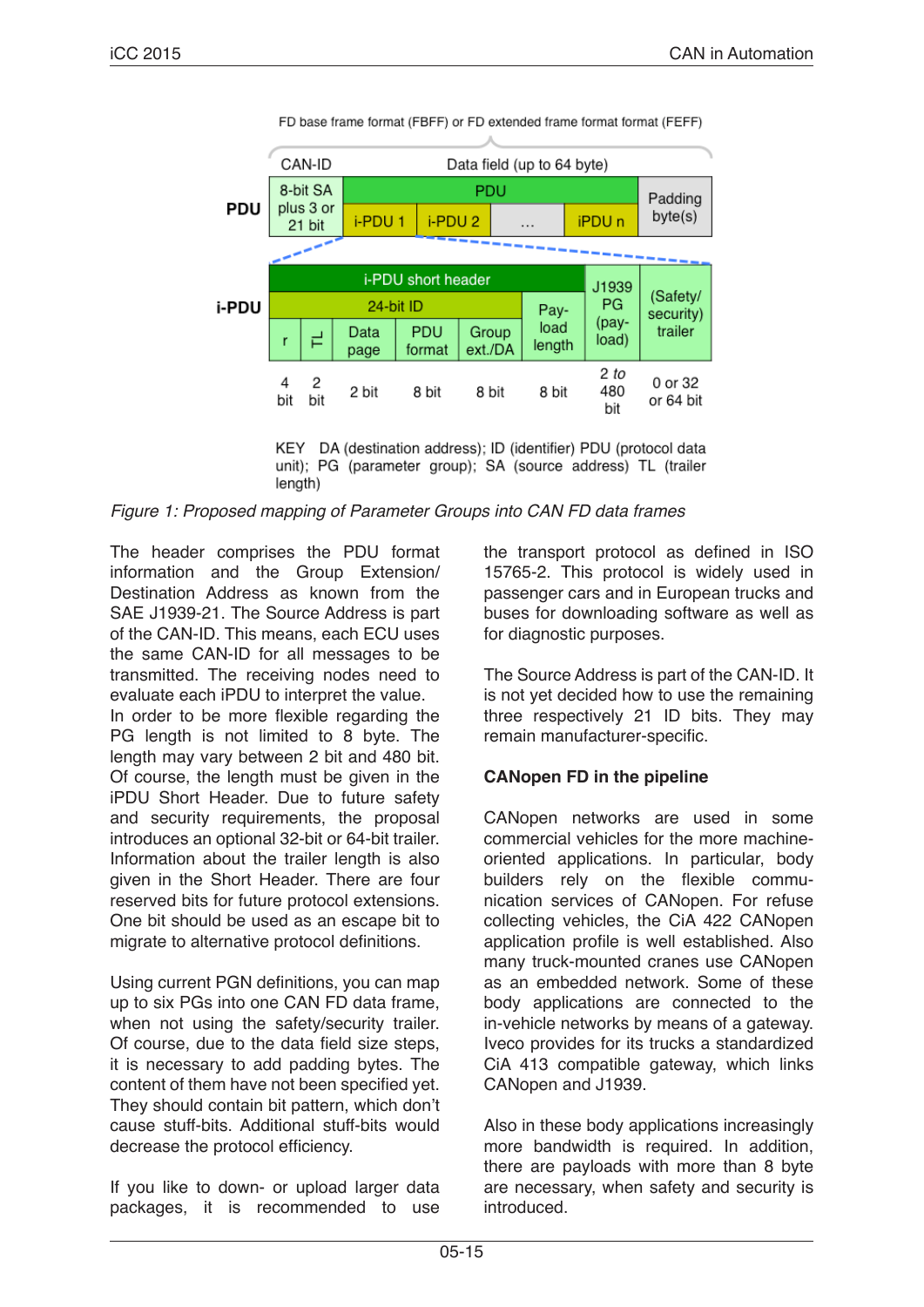

*Figure 2: Critical ringing at the transition from dominant to recessive*

CiA members are currently specifying the CANopen FD application layer. Some of the CANopen communication services (e.g. NMT, Heartbeat, EMCY, SYNC, and TIME) will remain unchanged. However, they will be transmitted using CAN FD data frames with the option to transmit them faster.

Of course, PDOs will make use of the longer data fields. However, it is intended to limit the number of mapped process data to 64 as in CANopen. Bit-wise mapping would increase the configuration effort.

The most change is regarding the access to the object dictionary. The SDO services are completely redesigned. The newly introduced USDO (Universal SDO) services feature a byte-wise organized protocol overhead. Bit shifting is not more necessary. This simplifies protocol stack im-plementations. On the other hand, the pro-tocol overhead is larger. The USDO allows addressing nodes in sub-layered networks. This is important for complex body applications with multiple CANopen FD networks.

## **General physical layer recommendations**

The new edition of the ISO 11898-2 does not standardize the node and system design in detail. It just specifies the transceiver.

Also the ISO 11898-1 standard does not provide detailed information about the node and system design. It is just mentioned that all nodes should implement oscillators with the same frequency or multiple of them. Allowed are 20 MHz, 40 MHz, and 80 MHz. It is also specified that all nodes should use the same bit-timing settings for the arbitration phase respectively the data-phase.

For commercial vehicles, the CiA 602<br>series specifies to use so-called specifies to use high-speed transceivers compliant with new edition of ISO 11898-2. The CiA 601-1 specification, released in summer 2015, collects the first experiences made by some OEMs. It includes recommendations for node and system design. The physical interface to the network running the CAN FD data link layer protocol shall comprise a CAN transceiver compliant to ISO 11898-2. The symmetry of dynamic parameters such as propagation delay, twisted wire/untwisted wire, parasitic capacitive load is very important. The reflection and the ringing in the network are also very important and should be as small as possible. Proper functionality is guaranteed if occurring cable-reflected waves do not suppress the dominant differential voltage levels (Vdiff) below 900 mV and do not increase the recessive differential voltage level above 500 mV at each individual CAN node (see Figure 2).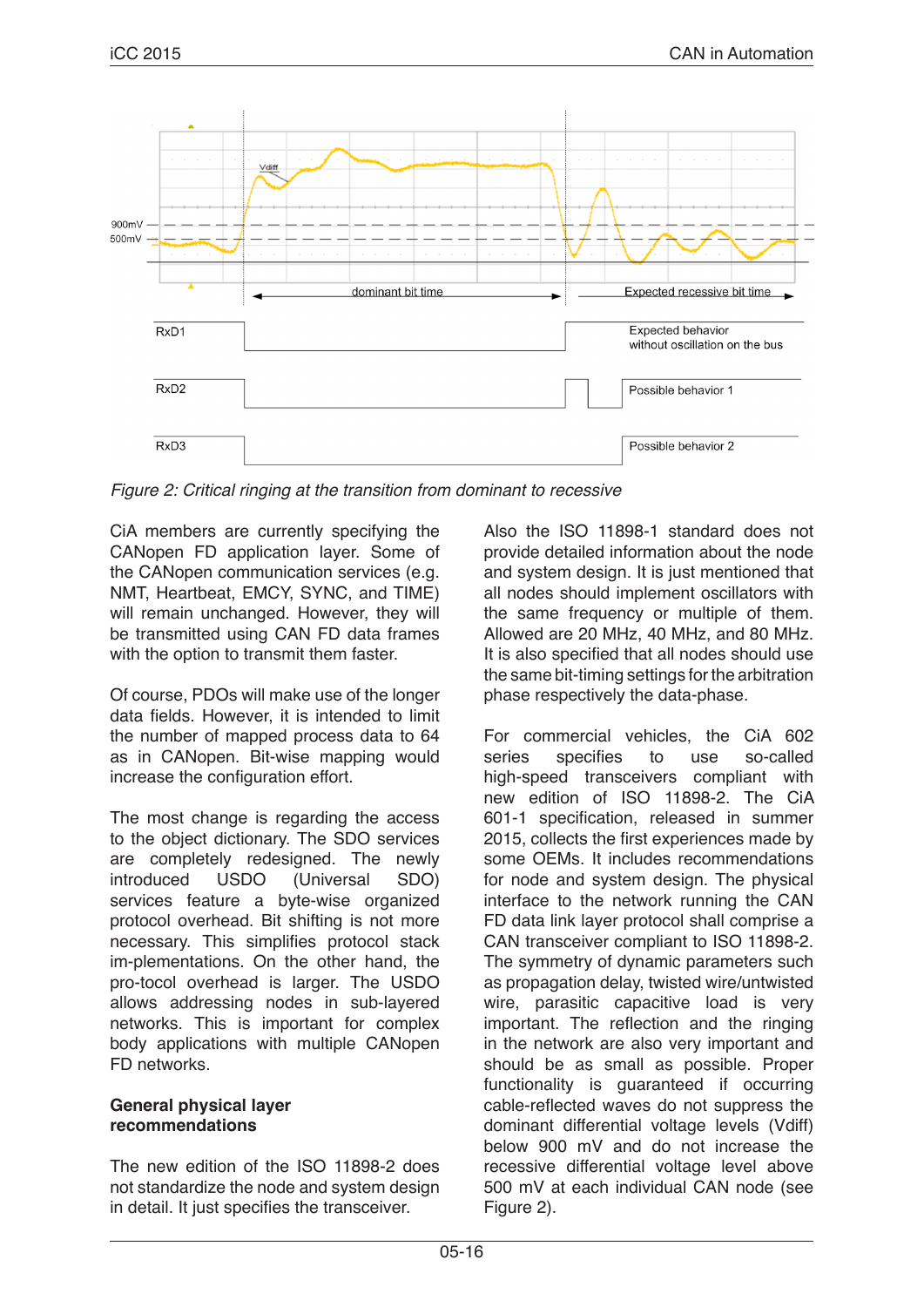| <b>Bit-rate</b><br>(data phase) | $t_{\text{Rec(RxD)}}$<br>(min) | $t_{\text{Rec}(\text{RxD})}$<br>(max) | $t_{\rm bit}$<br>(nominal) | <b>Load on CAN</b>   |  |
|---------------------------------|--------------------------------|---------------------------------------|----------------------------|----------------------|--|
| 1 Mbit/s                        | n.a.                           | n.a.                                  | 1000 ns                    | 60 $\Omega$   100 pF |  |
| 2 Mbit/s                        | 370 ns                         | 570 ns                                | 500 ns                     | 60 $\Omega$   100 pF |  |
| 5 Mbit/s                        | $110$ ns                       | $225$ ns                              | $200$ ns                   | 60 $\Omega$   100 pF |  |

Table 1: Recessive bit-time at the receiving node's RxD pin

To cover the higher bit-rates in the data phase, the dynamic parameters of the transceiver are specified in more detail as in Classical CAN. The important dynamic parameters are:

- Transceiver loop delay symmetry of the transmitting node,
- Transceiver Tx delay symmetry of the transmitting node,
- Transceiver Rx delay symmetry of the receiving node.

In ISO 11898-2 and in the data sheets of transceiver products, the transceiver loop delay is specified. According to ISO standard up to 255 ns are proposed. The trigger level for the falling edge (recessive to dominant) is specified to 30% of the logical voltages swing and for the rising edge (dominant to recessive) to 70%. The loop delays for the dominant-to-recessive and the recessive-todominant transition can be different. The Tx and Rx delay symmetry parameters given in ISO 11898-2 are used to calculate the jitter on the Rx pin. Table 1 shows the resulting min and max values for the recessive bit length seen by a receiving node. The following effects are not considered in CiA 601-1: the behavior of the network itself such as ringing or additional propagation delay of the dominant-to-recessive transition, and clock tolerances.

One other recommendation is to implement transceivers qualified for higher bitrates as you like to use. It makes design less challenging, when you have a higher margin (see Figure 3). Additionally, it is recommended to enable the transmitting node delay compensation (TDC), if running the network with a bit-rate higher than 1 Mbit/s. As mentioned above, the recessive bits can be much shorter than the dominant bits. Consequently, the sampling of a recessive bit in a transmitting node is potentially more critical than the sampling of a dominant bit. Figure 3 shows the most important effects that lead to a delay.

# **The CiA 602-1 physical layer**

For commercial vehicles, the CiA 602-1 specification gives some rules and recommendations. Line topology with short stubs (just a few cm) preferable with CAN-in and CAN-out connectors as shown in Figure 4 should be used. The topology shall meet the requirements as specified in SAE J1939-14, if not specified differently in this document. The maximum network length is 40 m terminated at both ends with 120-Ω resistors. The maximum number of nodes is 10. For closely neighboring devices a star topology may be used to interconnect up to eight ECUs.



*Figure 3: Sampling of a recessive bit at the transmitting node with and without TDC*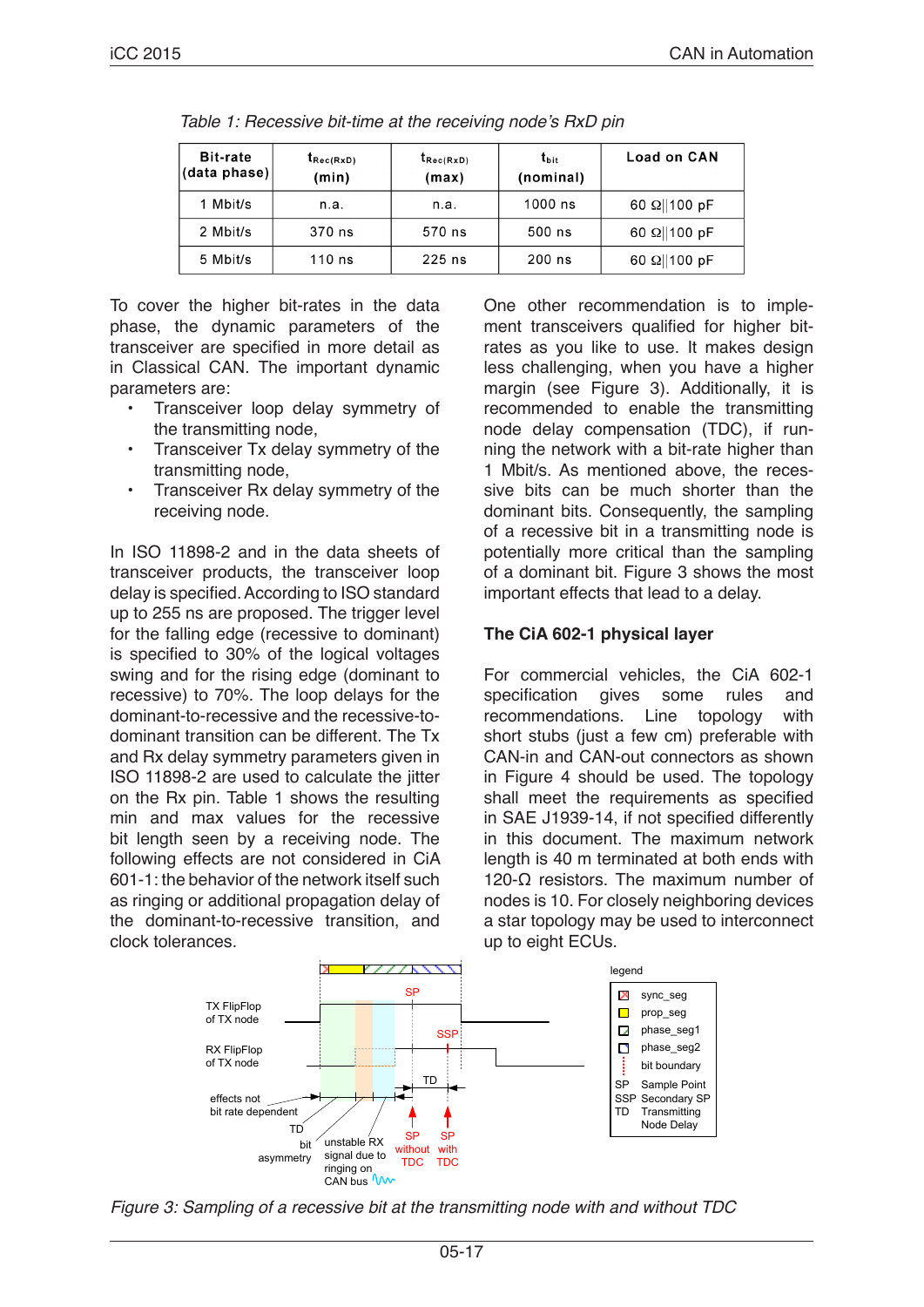

**KEY** ECU = electronic control unit  $T =$  termination circuitry

#### *Figure 4: Recommended line topology*

All physical layer elements (e.g. transceiver,<br>termination resistor, capacitor, cable, termination resistor, capacitor, cable, and connectors) shall be qualified for temperature ranges from -40 °C to +85 °C (for cabin networks) or -40 °C to +125 °C (for engine networks). The cable shall meet the requirements as specified in SAE J1939-11 and SAE J1939-14 on the specified temperature range. Also the cable impedance shall match the impedance of the busline termination on the specified temperature range.

The termination circuitry shall be located at both ends of the backbone (trunk) cable or in two of the connected nodes preferable with the longest distance.

The termination circuitry should be split in two 60-Ω resistors with a tolerance of  $±1$  % and a 250-mW rating. The power rating of both resistors should be 250 mW. At the center tap between the two resistors a 4,7-nF capacitor with 100-V rating should be connected to ground. In case of four 30-Ω resistors, the tolerance should be ±1 % and the power rating 250 mW. This approach improves the ECU's robustness to common-mode irradiation. When using the not recommended 120-Ω resistors at both ends the tolerance should be  $+2$  %.

The 60-Ω termination resistor for star topology shall feature a 2-% tolerance. In case of the preferred splittermination the two 30-Ω resistors should provide a 500-mW rating and a ±1-% tolerance. The 4,7-nF capacitor to ground should be rated for 100 V. For EMI reasons, the transceiver and the termination and protection circuitry should be arranged within 50 mm of the ECU's connector on the PCB. The traces for the CAN\_H and CAN\_L lines between the ECU's connector needs to be lay out in a symmetrical way to avoid additional signal asymmetry.

The used connector should feature an impedance matching the impedance of the cable and of the other physical layer elements. The untwisted length of the wire in the area of the connector shall be as short as possible and shall not exceed 50 mm. CAN\_H and CAN\_L shall use directly ad-jacent pins within one ECU connector in order to limit the impedance step at the connector.

Each node shall provide a connection to the network (CAN) ground. This ground shall be connected to the ECU ground via the C1 capacitor as shown in Figure 4.

| <b>Bit-rate</b><br>kbit/s | <b>Clock</b><br><b>MHz</b> | <b>BRP</b> | Sync<br>segment | Prop<br>segment | <b>Phase</b><br>segment 1 | <b>Phase</b><br>segment 2 | <b>SJW</b><br>$t_{q}$ |
|---------------------------|----------------------------|------------|-----------------|-----------------|---------------------------|---------------------------|-----------------------|
|                           |                            |            | ιq              | ιq              | $L_{q}$                   | $t_{q}$                   |                       |
| 500                       | 40                         |            |                 | 47              | 16                        | 16                        | 16                    |
|                           | 80                         |            |                 | 47              | 16                        | 16                        | 16                    |
| 667                       | 40                         |            |                 | 41              | 9                         | 9                         | 9                     |
|                           | 80                         |            |                 | 41              | 9                         | 9                         | 9                     |